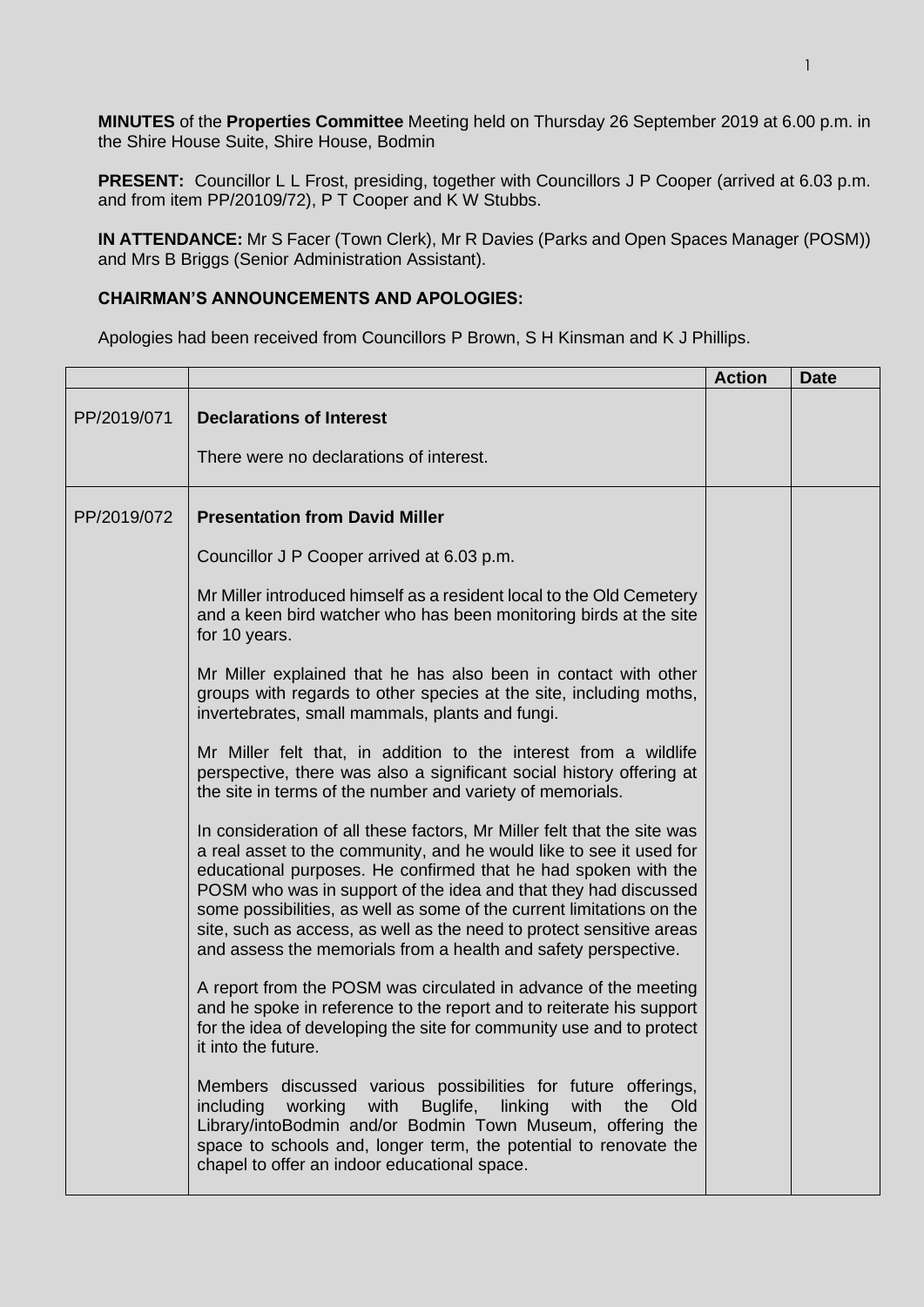|             | The issue of promoting the idea was discussed, with Mr Miller<br>indicating he would be happy to act as a point of contact for the<br>public but being clear that, as a Bodmin Town Council property,<br>they had responsibility for the site and he would continue to work<br>closely with BTC and specifically the POSM.<br>It was AGREED that BTC support the project in principle and that<br>the POSM would work with Mr Miller to establish the next steps,<br>with updates to be brought to future Properties Committee<br>meetings. | <b>POSM</b> |  |
|-------------|---------------------------------------------------------------------------------------------------------------------------------------------------------------------------------------------------------------------------------------------------------------------------------------------------------------------------------------------------------------------------------------------------------------------------------------------------------------------------------------------------------------------------------------------|-------------|--|
| PP/2019/073 | <b>Public representation session</b>                                                                                                                                                                                                                                                                                                                                                                                                                                                                                                        |             |  |
|             | There were no members of the public present other than Mr David<br>Miller who spoke under agenda item 3 (minute ref PP/2019/72<br>refers).                                                                                                                                                                                                                                                                                                                                                                                                  |             |  |
| PP/2019/074 | To consider and, if approved, adopt the Minutes of the<br>Properties Committee Meeting held on 27 June 2019                                                                                                                                                                                                                                                                                                                                                                                                                                 |             |  |
|             | A copy of the minutes was circulated with the agenda.                                                                                                                                                                                                                                                                                                                                                                                                                                                                                       |             |  |
|             | The Minutes of the Properties Committee Meeting held on 29 June<br>2019 had been through Full Council on 18 July 2019 where the<br>actions and expenditure items were approved.                                                                                                                                                                                                                                                                                                                                                             |             |  |
|             | The Minutes of the Properties Committee Meeting held on 27 June<br>2019 were approved and passed for signing.                                                                                                                                                                                                                                                                                                                                                                                                                               |             |  |
|             | Councillor J P Cooper abstained from voting on this item, having<br>not been present at the meeting.                                                                                                                                                                                                                                                                                                                                                                                                                                        |             |  |
| PP/2019/075 | <b>Properties Committee Terms of Reference</b>                                                                                                                                                                                                                                                                                                                                                                                                                                                                                              |             |  |
|             | A copy was circulated with the agenda.                                                                                                                                                                                                                                                                                                                                                                                                                                                                                                      |             |  |
|             | There was consensus that the Terms of Reference were fit for<br>purpose.                                                                                                                                                                                                                                                                                                                                                                                                                                                                    |             |  |
|             | This document was noted.                                                                                                                                                                                                                                                                                                                                                                                                                                                                                                                    |             |  |
| PP/2019/076 | Correspondence                                                                                                                                                                                                                                                                                                                                                                                                                                                                                                                              |             |  |
|             | Councillor P T Cooper offered an update on the recent visit by<br>representatives of the Shire House Complex Advisory Committee<br>to the John Betjeman Centre in Wadebridge. It was noted that this<br>matter would be reported at the Shire House Complex Advisory<br>Committee meeting to be held on 3 October 2019.                                                                                                                                                                                                                     |             |  |
|             |                                                                                                                                                                                                                                                                                                                                                                                                                                                                                                                                             |             |  |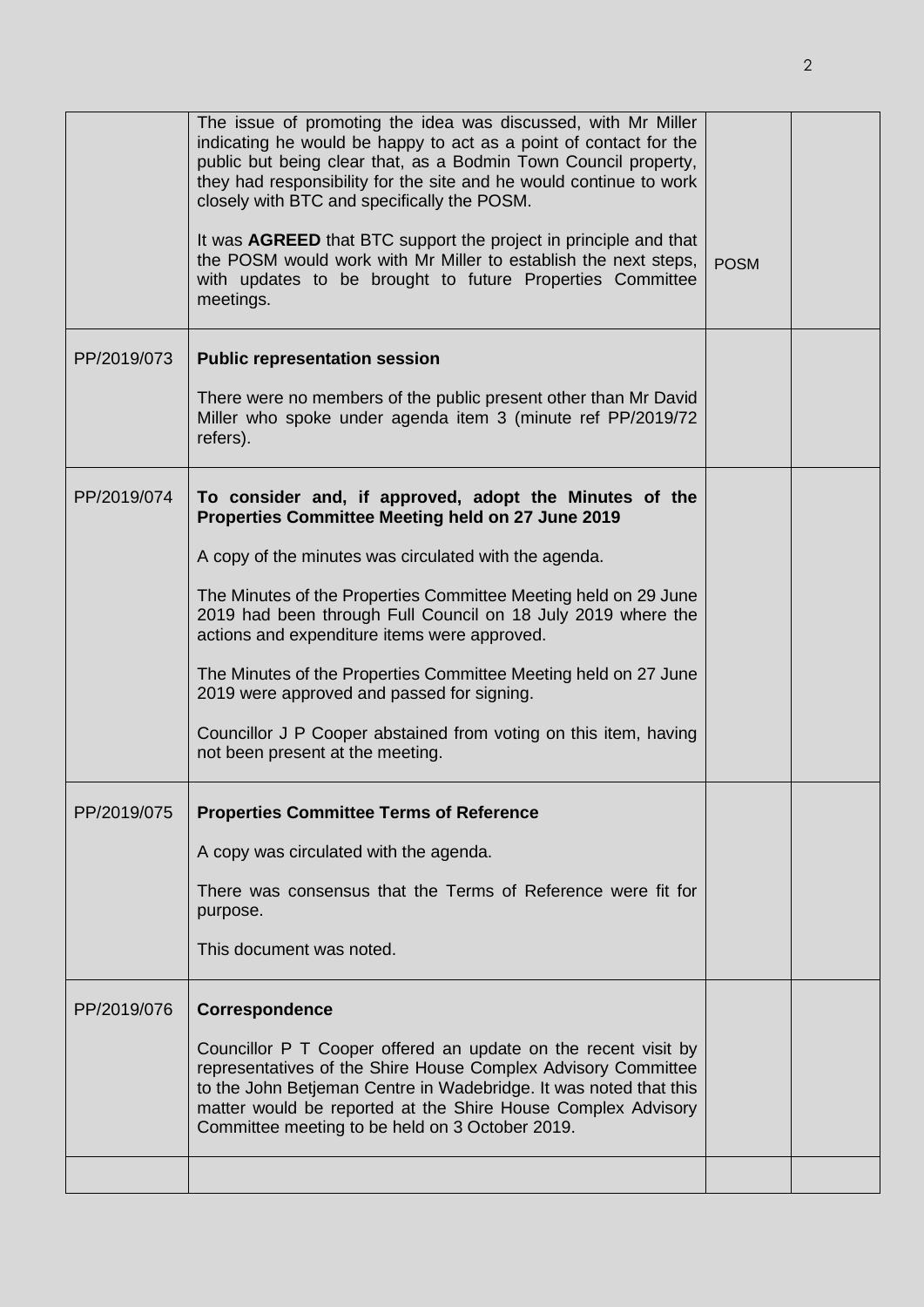| PP/2019/077 | Update on the current status of key Council projects, to<br>include:                                                                                                                             |             |                 |
|-------------|--------------------------------------------------------------------------------------------------------------------------------------------------------------------------------------------------|-------------|-----------------|
|             | a) Skate Park                                                                                                                                                                                    |             |                 |
|             | A report was circulated with the agenda.                                                                                                                                                         |             |                 |
|             | The POSM commented that the design would be shared with<br>Councillors but noted that it was not possible for any changes, as<br>Maverick had worked with the User Group to finalise the design. |             |                 |
|             | The POSM reported that, having spoken to Sports England, it<br>appeared that they require a surveyor to sign off the project, and<br>that he was seeking clarification on that point.            |             |                 |
|             | The possibility of a launch event and press coverage was<br>discussed, with the suggestion that Officers make contact with the<br>newly relaunched Cornish Times when appropriate.               | <b>DCE</b>  | As<br>necessary |
|             | The POSM confirmed that, as soon as the design was finalised and<br>the JCT contract signed, Maverick would commence with their<br>promotion of the project.                                     |             |                 |
|             | b) Fair Park Toilets                                                                                                                                                                             |             |                 |
|             | A report was circulated with the agenda.                                                                                                                                                         |             |                 |
|             | The Town Clerk noted that the tender opportunity had been<br>advertised on BTC's website and Facebook page.                                                                                      |             |                 |
|             | c) Site for new cemetery                                                                                                                                                                         |             |                 |
|             | A report was circulated with the agenda.                                                                                                                                                         |             |                 |
|             | The POSM noted that the surveys would take around 12 months to<br>monitor ground water through all four seasons.                                                                                 |             |                 |
|             | It was AGREED to give POSM delegated authority to select a<br>company to undertake surveys up to £5,000.00                                                                                       | <b>POSM</b> |                 |
|             | d) Machinery Shed - on hold pending further information                                                                                                                                          |             |                 |
|             | A report was circulated with the agenda.                                                                                                                                                         |             |                 |
|             | It was noted that this project would be progressed when the<br>POSM's workload allowed, which would likely be following<br>completion of the Skate Park project.                                 |             |                 |
| PP/2019/078 | Bodmin Town Council Properties - to consider any<br>appropriate additional measures to improve site security, to<br>include:                                                                     |             |                 |
|             | a) Fair Park - Installation of new gates                                                                                                                                                         |             |                 |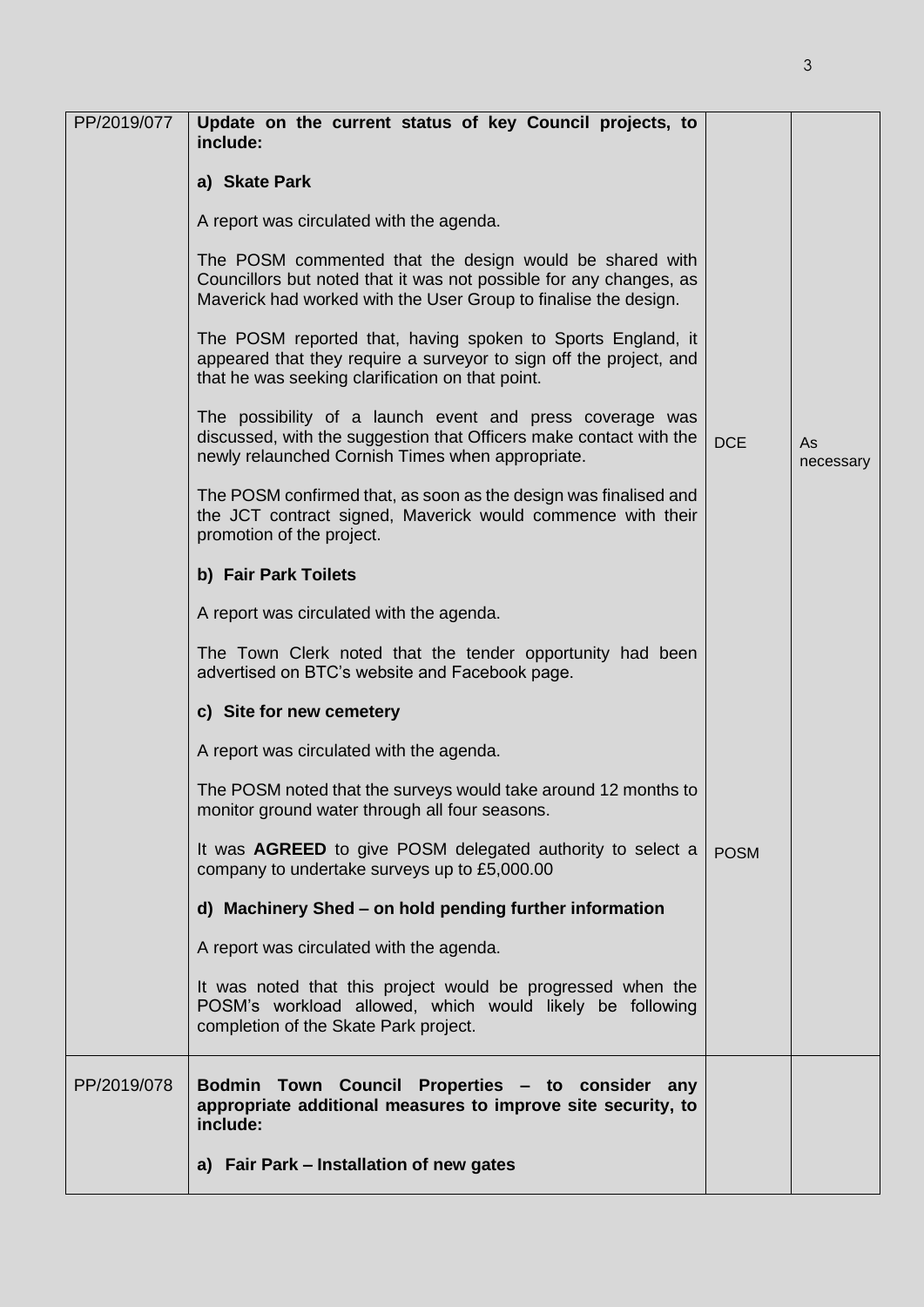|             | A report was circulated with the agenda.                                                                                                                                                                                                                                                                                                                                                        |             |  |
|-------------|-------------------------------------------------------------------------------------------------------------------------------------------------------------------------------------------------------------------------------------------------------------------------------------------------------------------------------------------------------------------------------------------------|-------------|--|
|             | It was AGREED to give the POSM delegated authority to spend up<br>to £4,000.00 to install gates at Fair Park.                                                                                                                                                                                                                                                                                   | <b>POSM</b> |  |
|             | It was further AGREED that the POSM would inspect other BTC<br>sites and bring suggestions for implementation of any necessary<br>additional security measures to future meetings.                                                                                                                                                                                                              | <b>POSM</b> |  |
| PP/2019/079 | Shire Hall Cell refurbishment project - item referred from Full<br>Council meeting held of 19 September 2019 (minute ref<br>C/2019/248 refers) to consider and agree objectives to create<br>a brief in order to seek costs for grant funding application<br>process                                                                                                                            |             |  |
|             | The RFO report outlined the requirement to draw up a brief in order<br>to inform grant applications. She reported that this should be<br>approximately two sides of A4 and should offer some direction as<br>to what Council hoped to achieve. She noted that grant funders<br>would consider the rationale and evidence any works, and that<br>there had been sufficient community engagement. |             |  |
|             | The Town Clerk commented that the reconfiguration of the<br>courtroom required some thought and it would be helpful for some<br>Members to visit the courtroom with Officers to assess the space<br>given any potential adjustments to accommodate any Council<br>meetings and which fixtures and fittings would<br>require<br>removal/retention.                                               |             |  |
|             | Members felt that it would be helpful to hold a future Committee<br>meeting in the courtroom, prior to any works taking place, in order<br>to assess the requirements for future meetings.                                                                                                                                                                                                      |             |  |
|             | It was <b>AGREED</b> that Officers would prepare a briefing document<br>for the Shire Hall so that it could go forward for an options appraisal<br>via Cornwall Council's Bloom (procurement website).                                                                                                                                                                                          | TC / RFO    |  |
|             | The Town Clerk advised that this had been discussed at the Full<br>Council meeting held on 19 September 2019 (minute ref<br>C/2019/248 refers).                                                                                                                                                                                                                                                 |             |  |
|             | It was further <b>AGREED</b> that Officers would consider the<br>requirements/logistics of upcoming Committee meetings and select<br>the most appropriate meeting to hold in the courtroom.                                                                                                                                                                                                     |             |  |
| PP/2019/080 | To consider community toilet scheme - Item referred from<br>Properties Committee meeting held on 27 June 2019 (minute<br>ref PP/2019/55 refers)                                                                                                                                                                                                                                                 |             |  |
|             | A report was circulated with the agenda.                                                                                                                                                                                                                                                                                                                                                        |             |  |
|             | The Town Clerk commented that he felt this would be a two-stage<br>process, whereby community toilets could be introduced as a first                                                                                                                                                                                                                                                            |             |  |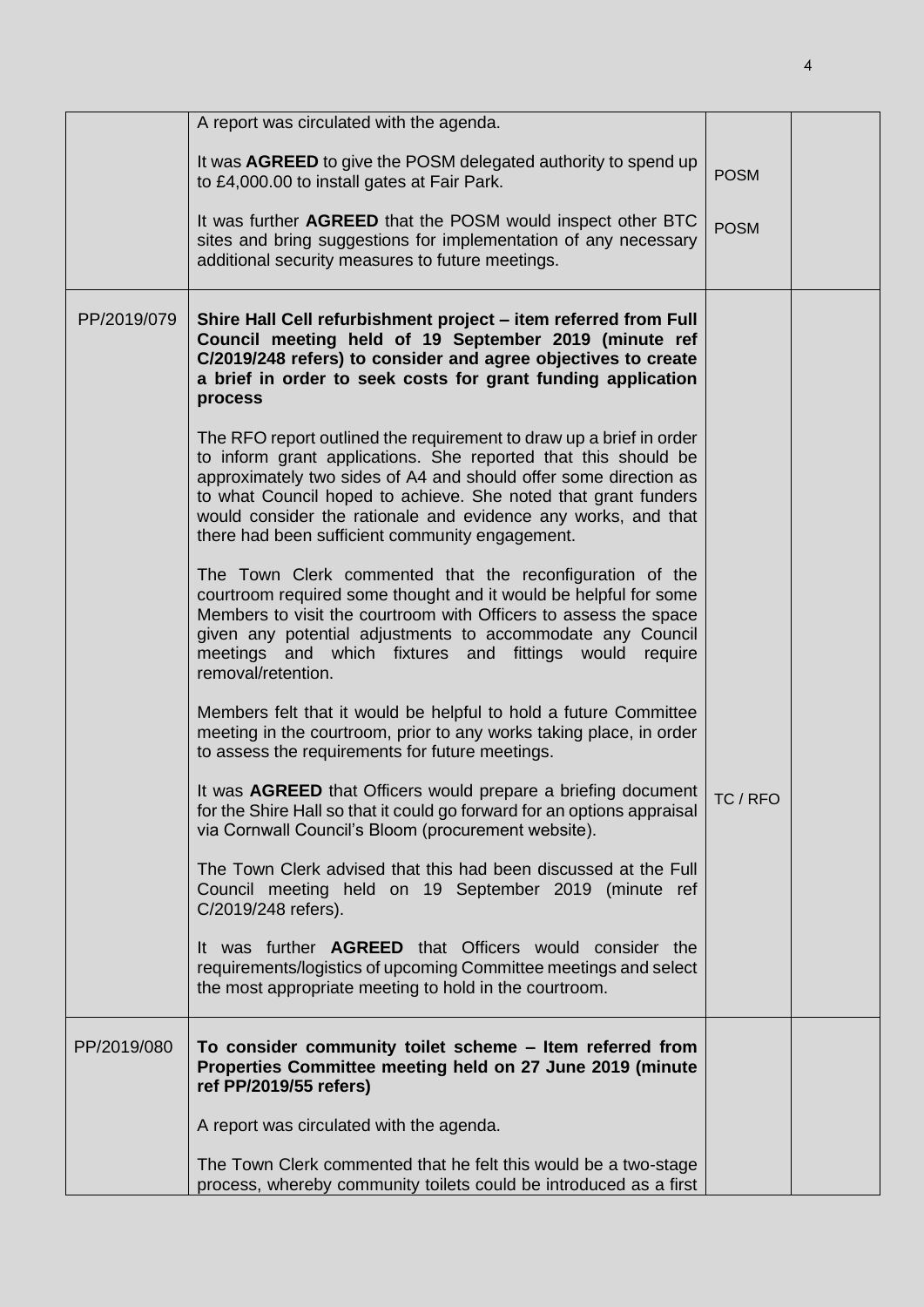|             | step, with their success and efficiency reviewed in relation to                                                                                                                                                                                                                                                                                                                                                                                                                                                                                                                                                                                                                                                                                                                                                                                               |            |          |
|-------------|---------------------------------------------------------------------------------------------------------------------------------------------------------------------------------------------------------------------------------------------------------------------------------------------------------------------------------------------------------------------------------------------------------------------------------------------------------------------------------------------------------------------------------------------------------------------------------------------------------------------------------------------------------------------------------------------------------------------------------------------------------------------------------------------------------------------------------------------------------------|------------|----------|
|             | evaluating BTC's current toilet provision.                                                                                                                                                                                                                                                                                                                                                                                                                                                                                                                                                                                                                                                                                                                                                                                                                    |            |          |
|             | There was consensus that the first step would be agree and set a<br>budget in order to incentivise local businesses/organisations to<br>take part. Following that, there would be a need to invite<br>expressions of interest from local businesses/organisations.                                                                                                                                                                                                                                                                                                                                                                                                                                                                                                                                                                                            |            |          |
|             | Members felt that the Dennison Road area of the town lent itself to<br>provision of community toilets and commented that the opinion of<br>the previous council had been that the disused toilet Dennison<br>Road toilet building would be the ideal location for a kiosk style<br>business as well as a toilet facility and proposed that this building<br>be offered for lease.                                                                                                                                                                                                                                                                                                                                                                                                                                                                             |            |          |
|             | The Town Clerk commented that the Dennison Road building had<br>been subject to a covenant but that this had now expired, making<br>the building available to offer to the market. Members considered<br>that Cornwall Council should be kept informed of this decision<br>which would test the market and which might give some income to<br>the Town Council as an<br>interim whilst the<br>longer-term<br>redevelopment plans for the Dennison Road area were being<br>worked-up by Cornwall Council. It was felt that any development of<br>the Dennison Road toilet building would complement any Cornwall<br>Council scheme in terms of revitalising the area and could be taken<br>into consideration of any future plans. Any lease would likely be<br>short-term initially which might dove-tail with the Cornwall Council<br>redevelopment process. |            |          |
|             | It was <b>AGREED</b> that a budget for a community toilet scheme be<br>considered during the 2020-21 budget setting process in January<br>2020.                                                                                                                                                                                                                                                                                                                                                                                                                                                                                                                                                                                                                                                                                                               | <b>RFO</b> | 31.12.19 |
|             | It was further AGREED that the Dennison Road toilet building be<br>advertised as a rental opportunity.                                                                                                                                                                                                                                                                                                                                                                                                                                                                                                                                                                                                                                                                                                                                                        | <b>RFO</b> |          |
| PP/2019/081 | Town Council property portfolio and future use – to consider<br>and agree a shortlist of future uses of Shire Hall so that an<br>options appraisal can be developed (minute ref PP/2019/62<br>refers)                                                                                                                                                                                                                                                                                                                                                                                                                                                                                                                                                                                                                                                         |            |          |
|             | It was noted that this item had been covered under agenda item 10<br>(minute ref PP/2019/79 refers) and that Officers would prepare a<br>briefing document.                                                                                                                                                                                                                                                                                                                                                                                                                                                                                                                                                                                                                                                                                                   |            |          |
| PP/2019/082 | <b>Cost-Benefit Analysis of Guardian 24 Lone Working App</b>                                                                                                                                                                                                                                                                                                                                                                                                                                                                                                                                                                                                                                                                                                                                                                                                  |            |          |
|             | A report was circulated with the agenda.                                                                                                                                                                                                                                                                                                                                                                                                                                                                                                                                                                                                                                                                                                                                                                                                                      |            |          |
|             | Members considered that the current app was effective and fit for<br>purpose and that, in order to achieve best value for money, the<br>service should be renewed for a three-year term.                                                                                                                                                                                                                                                                                                                                                                                                                                                                                                                                                                                                                                                                      |            |          |

5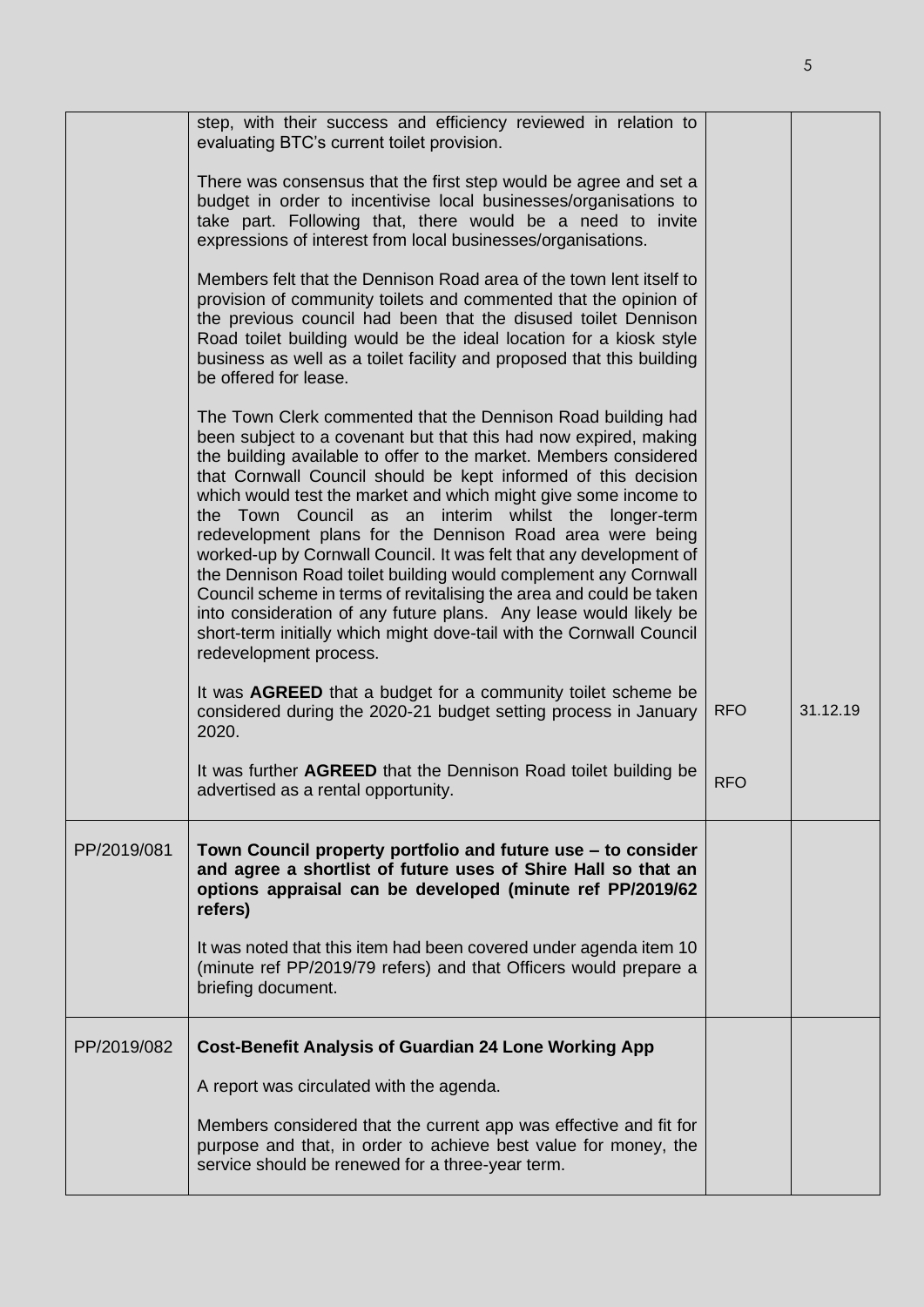|             | It was AGREED to renew Guardian 24 Lone Working App for a<br>three-year period.                                                                                                                                                                                                                                                                                                                                                                                                                                                                                                                                                                                                                                                                                                                                                                                                                                                                                                                                                                                                                                                                                                                                                                                     | <b>POSM</b>                |          |
|-------------|---------------------------------------------------------------------------------------------------------------------------------------------------------------------------------------------------------------------------------------------------------------------------------------------------------------------------------------------------------------------------------------------------------------------------------------------------------------------------------------------------------------------------------------------------------------------------------------------------------------------------------------------------------------------------------------------------------------------------------------------------------------------------------------------------------------------------------------------------------------------------------------------------------------------------------------------------------------------------------------------------------------------------------------------------------------------------------------------------------------------------------------------------------------------------------------------------------------------------------------------------------------------|----------------------------|----------|
| PP/2019/083 | <b>Bodmin Bikelights event</b><br>A report was circulated with the agenda.<br>It was <b>AGREED</b> to lend road signs to Wadebridge Town Council in<br>order to facilitate road closures for the Wadebridge BikeLights<br>event, subject to reimbursement of any damages.                                                                                                                                                                                                                                                                                                                                                                                                                                                                                                                                                                                                                                                                                                                                                                                                                                                                                                                                                                                           | <b>POSM</b>                |          |
| PP/2019/084 | <b>Bodmin Beacon Monument</b><br>A report was circulated with the agenda.<br>Members discussed the possibility of authorising remedial works to<br>commence or whether, based on the results of the report finding no<br>further deterioration of the monument, it would be prudent to<br>postpone any works for 2-3 years until such a time BTC could<br>allocate the budget to complete more substantial works.<br>The Town Clerk considered that that there may be more modern<br>alternatives to replacing the steel cage and that it would be helpful<br>to have a more in-depth understanding of the options available for<br>longer term preservation of the monument and the cost of these<br>options.<br>Following discussion, it was AGREED to give the POSM delegated<br>authority to request a further report from Knevitts up to the value of<br>£1,000.00 to inform Council as to recommendations in terms of<br>long-term planning for preservation of the monument and the<br>associated costs. This report is to be received by December 2019<br>in order to inform 2020-21 budget setting in January 2020.<br>It was further AGREED that, should no works commence within the<br>next 12-month period, a drone survey be conducted again in 2020. | <b>POSM</b><br><b>POSM</b> | 31.12.19 |
| PP/2019/085 | Bug Hunt event - POSM to update on event held on 30 August<br>2019<br>A report was circulated with the agenda.<br>Members felt it would be of interest to the community to publish the<br>list of species discovered during the Bug Hunt on the BTC website.<br>Members felt that this could be an annual event, with the most<br>appropriate time of year to be considered and whether an event<br>could be held during term time and children from local schools be<br>invited to take part.                                                                                                                                                                                                                                                                                                                                                                                                                                                                                                                                                                                                                                                                                                                                                                      | <b>SAA</b>                 |          |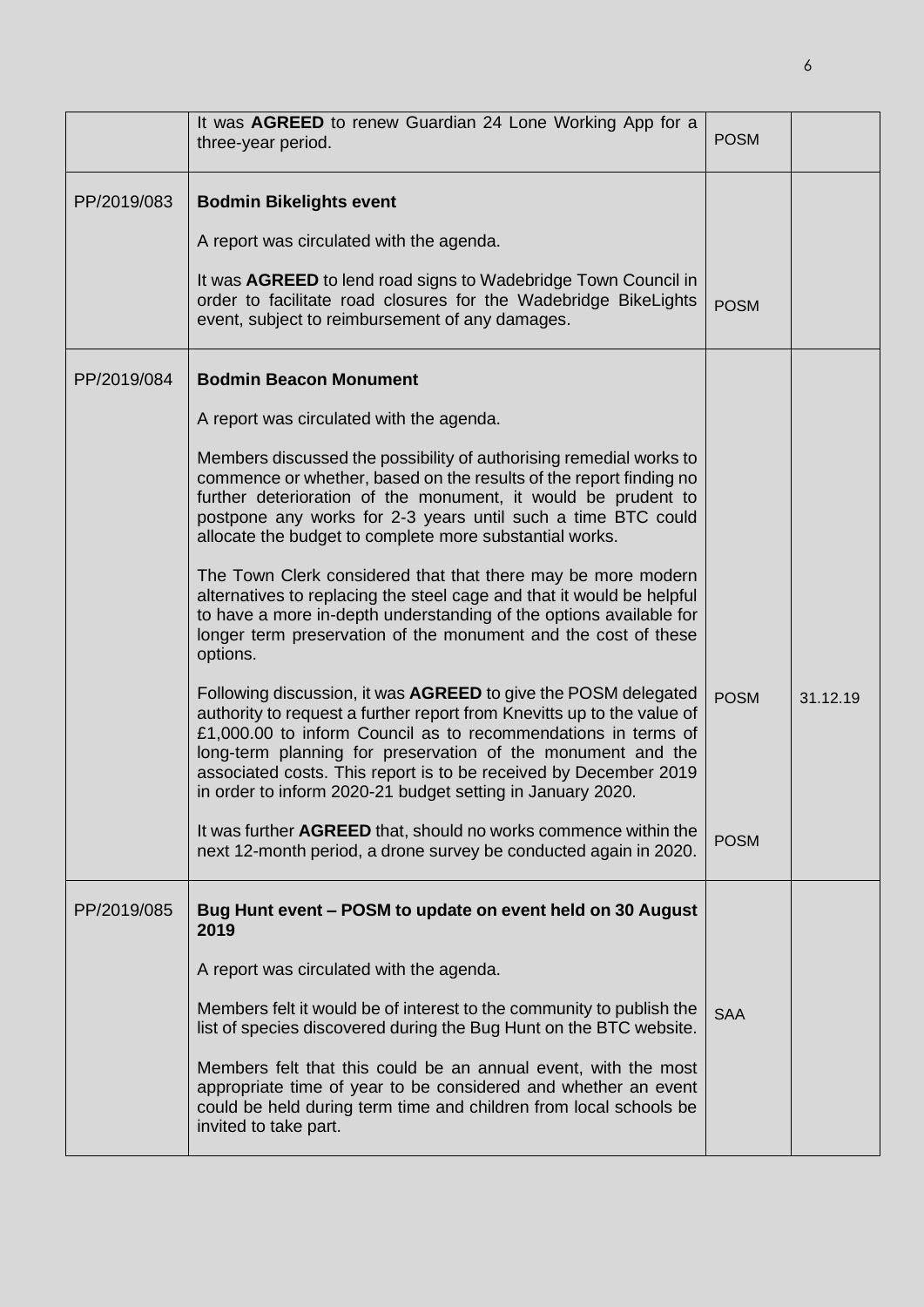|             | Members wished to pass their thanks on to the Parks Department<br>as it was felt Priory Park was looking very impressive.                                                                                                                                   |                       |  |
|-------------|-------------------------------------------------------------------------------------------------------------------------------------------------------------------------------------------------------------------------------------------------------------|-----------------------|--|
| PP/2019/086 | Improvement of Biodiversity in Priory Park - POSM to report                                                                                                                                                                                                 |                       |  |
|             | A report was circulated prior to the meeting.                                                                                                                                                                                                               |                       |  |
|             | The POSM reported that the trees provided by the Environment<br>Agency would be planted at the top of the meadow to assist with<br>drainage and water run-off.                                                                                              |                       |  |
|             | In addition, the POSM noted that 20 Cornish fruit trees had been<br>ordered with would be placed in appropriate locations around the<br>BTC sites.                                                                                                          |                       |  |
|             | The volume of silt being deposited in Priory Pond was discussed.<br>Members considered that the reconfiguration of Priory Road during<br>the Growth Deal works had not been effective and there was a case<br>for raising this again with Cornwall Council. |                       |  |
|             | Councillor L L Frost commented that he would follow up on the<br>ongoing issues with Cornwall Council.                                                                                                                                                      | <b>Cllr Frost</b>     |  |
| PP/2019/087 | Parks Team vehicles - to consider retention of Piaggio truck<br>(minute ref C/2019/218 refers)                                                                                                                                                              |                       |  |
|             | A report was circulated with the agenda.                                                                                                                                                                                                                    |                       |  |
|             | It was AGREED to authorise the POSM to dispose of the Piaggio<br>truck at auction.                                                                                                                                                                          | <b>POSM</b>           |  |
| PP/2019/088 | To consider annual Shire House Suite booking for Bodmin<br>Lions Senior Citizen Party to be held on Sunday 1 December                                                                                                                                       |                       |  |
|             | It was AGREED to continue to honour this booking as in previous<br>years, including Members to volunteer to undertake caretaker<br>duties, to be arranged with eh Facilities Administrator in due<br>course.                                                | FA/<br><b>Members</b> |  |
| PP/2019/089 | War Memorial, Priory Park - POSM/Town Clerk to report                                                                                                                                                                                                       |                       |  |
|             | The Town Clerk reported that there was a defective slate requiring<br>replacement.                                                                                                                                                                          |                       |  |
|             | It was AGREED to replace the defective slate on the Priory Park<br>War Memorial.                                                                                                                                                                            | TC/<br><b>POSM</b>    |  |
| PP/2019/090 | Bodmin Town Museum - to note minutes of meetings held on:                                                                                                                                                                                                   |                       |  |

7